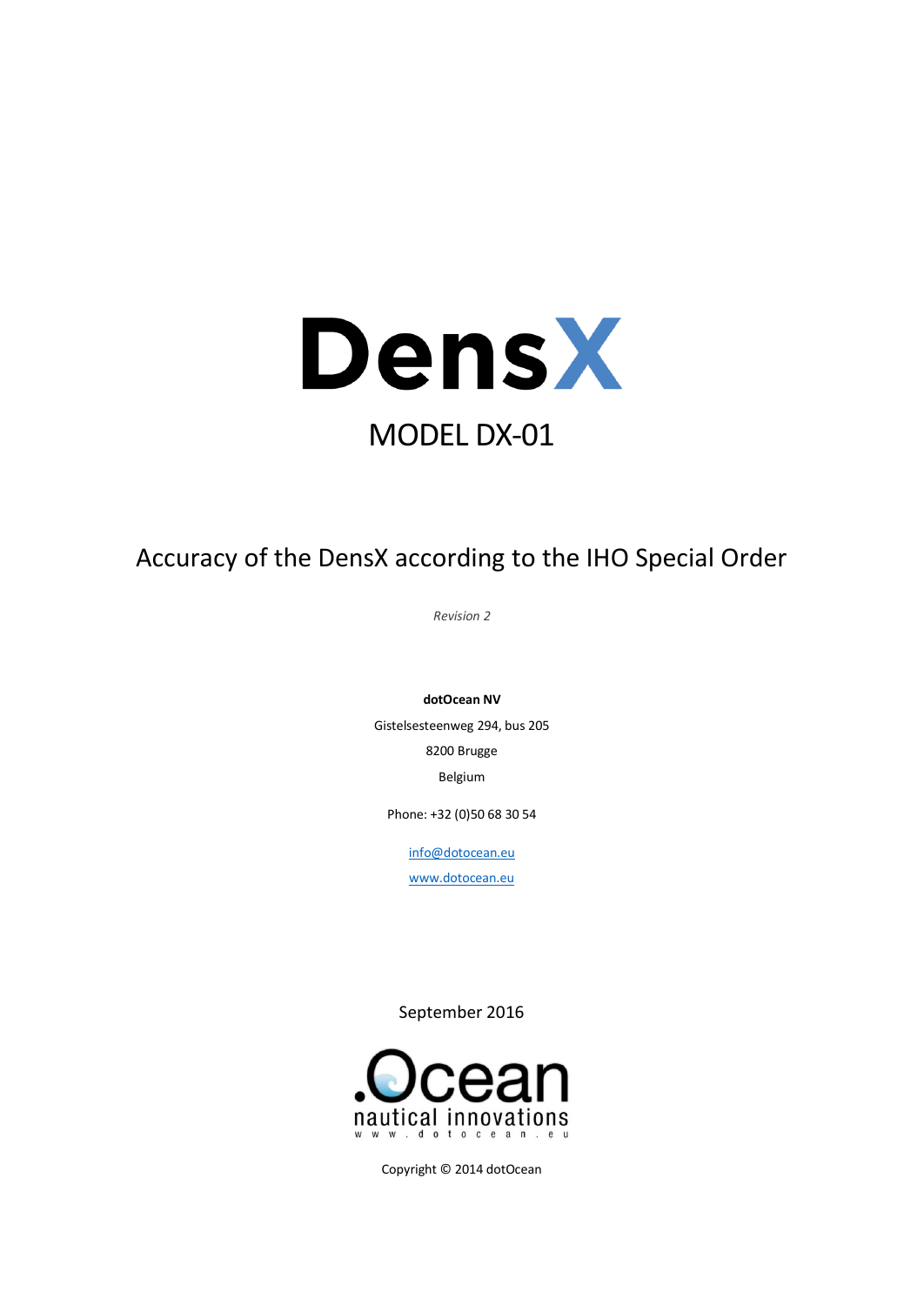# **Contents**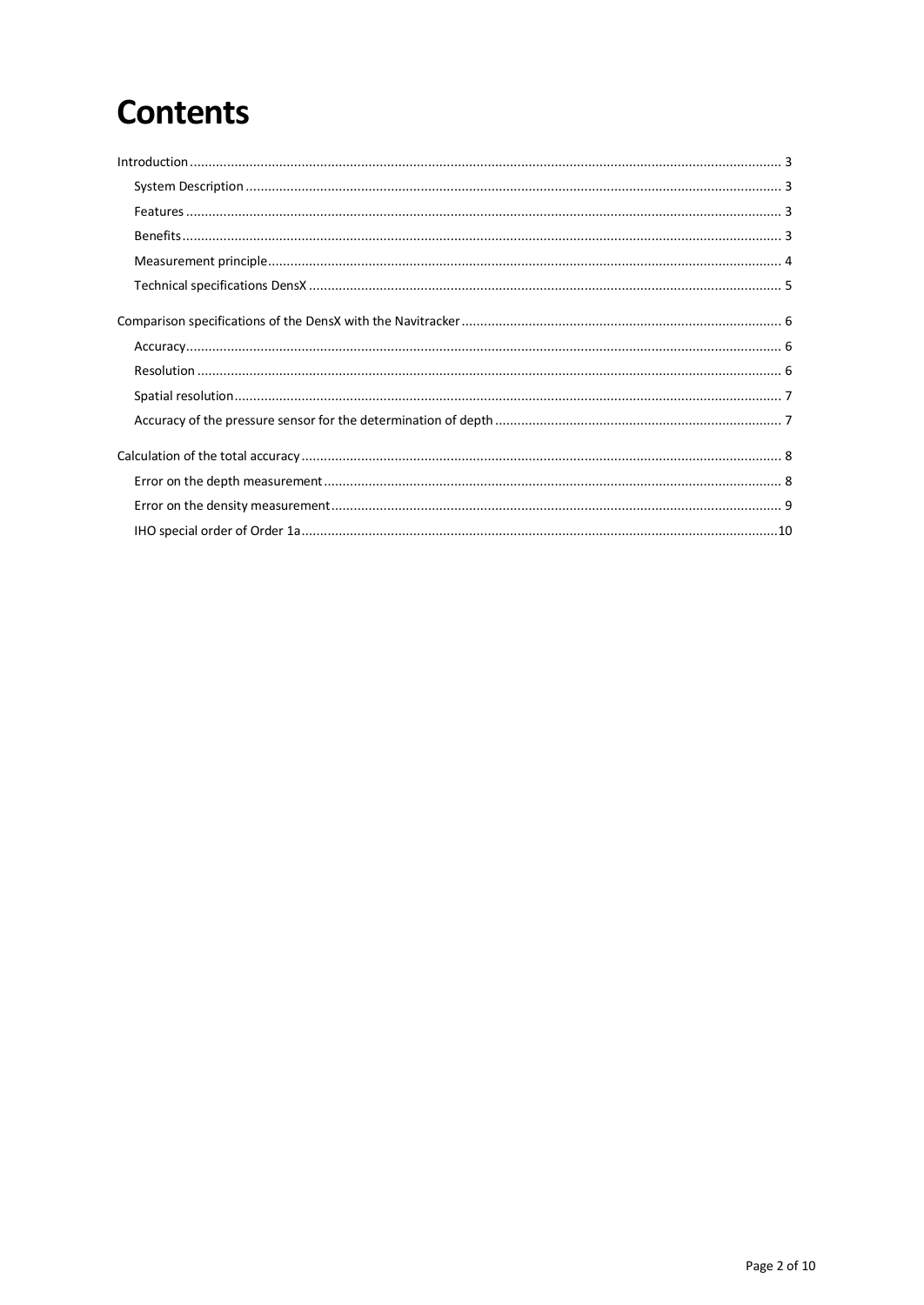## <span id="page-2-0"></span>**Introduction**

## <span id="page-2-1"></span>**System Description**

The DensX is a high accurate in situ mud density measurement system on the market measuring densities between 1.0 T/m<sup>3</sup> and 1.5 T/m<sup>3</sup> with an accuracy of 0.25 %. The DensX technology is based on X-ray and is a direct measurement method. With a sampling speed of 10Hz the system supports fast profiling. The technology does not suffer from strong legislation restrictions like radioactive density measurement systems. The system weighs 70 kg and is able to deeply intrude in soft sediment layers.

Along with the DensX comes a user friendly software that controls a fully automated winch. The software visualizes the density profile, the winch speed, the winch torque and the tilt of the DensX. When several density profiles are taken the software generates a mud grid and interpolated dredging volume.

Today the DensX is applied in ports and access channels to characterize mud layers, to measure density based nautical bottom criteria and to prepare and evaluate dredging works. The accurate density measurement capability allows to determine precisely the ton dry weight of dredging material.

## <span id="page-2-2"></span>**Features**

- X-ray based, direct measurement method
- $\bullet$  High accuracy (0.25 %)
- Fast sampling (10 Hz)
- Standard Ethernet communication
- Software controlled Ethernet winch with variable speeds

## <span id="page-2-3"></span>**Benefits**

- Fully integrated and automated fast profiling system
- Interpolated mud grid and dredging volume
- Live visualization of density profile, depth, inclination, winch speed and cable tension
- User friendly software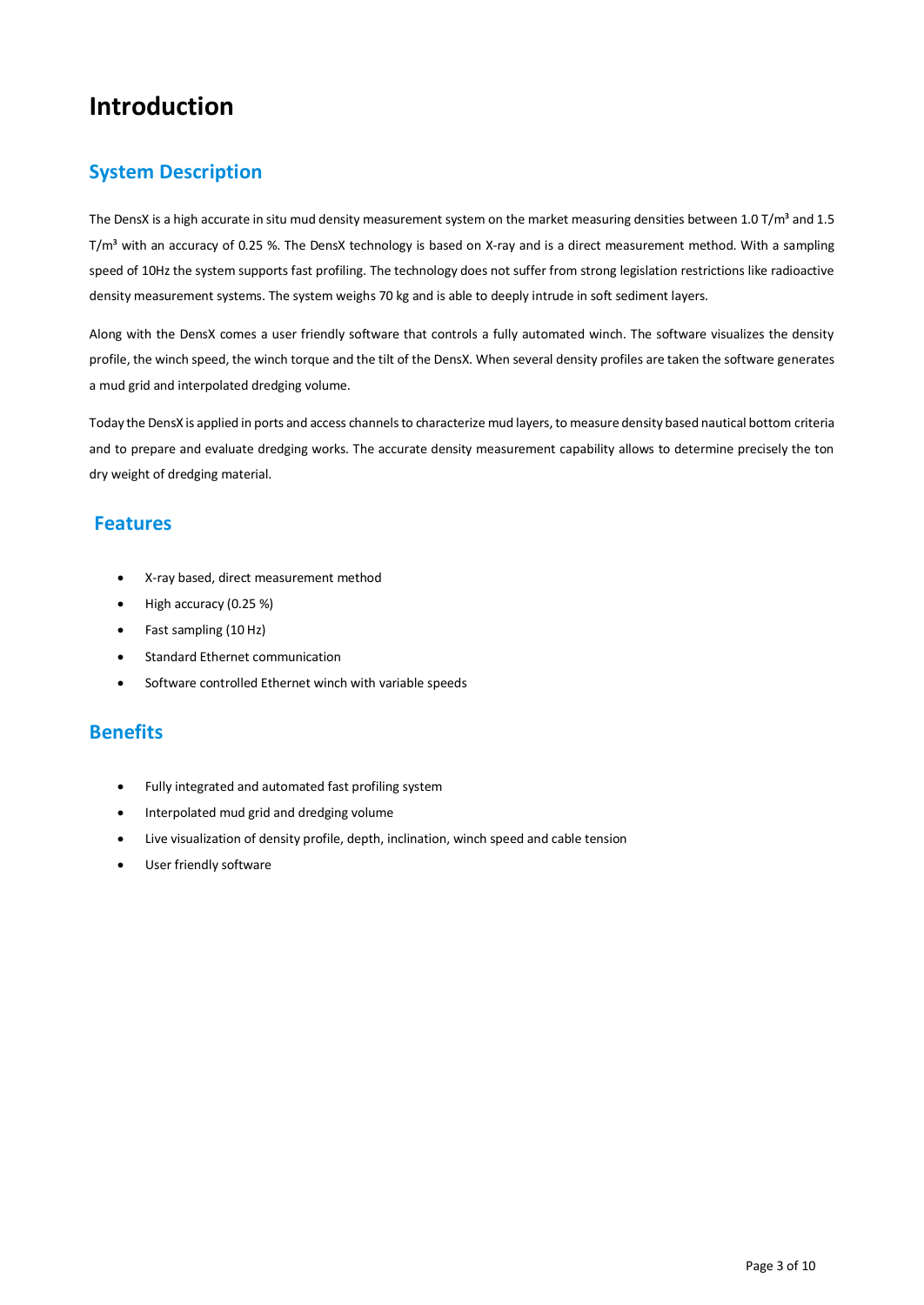## <span id="page-3-0"></span>**Measurement principle**

The principle is the transmission of X-rays emitted by a micro tube in the medium between source and detector. The photons emitted by the source interact with the electrons of the matter along their path. The higher the density, the higher the number of electrons. Only the photons interacting in the detector crystal NaI(Tl) are taken into account by the DensX. The signal received by the detector is an exponential function decreasing with the density of the mixture.

The relationship between medium density d and the value of the signal delivered by the detector is:

$$
d = Kdo + Kd1
$$
.  $(Nc/No - 1) + Kd2$ . *Ln*  $(Nc/No)$ 

#### Where:

- *d* is the medium density
- *No* is the signal delivered by the detector in clear water
- *Kdo, Kd1* and *Kd2* are the calibration coefficients of the DensX

This equation is presented here in a general form with 3 terms:

- The first term *Kdo* is mainly related to salinity
- The second term *Kd1.* (Nc/No 1) is used for a backscattering DensX
- The third term *Kd2 . Ln (Nc/No)* is used for a transmission DensX

Additionally, a corrective term can be used to correct the measurement in case of counting losses (can occur with X-ray DensX mainly). This correction depends upon the counting system and cannot be detailed here.

Associating density *d* and depth *P*, we obtain a vertical profile of density inside the mud deposit.



**Figure 1: Example of a vertical profile of density**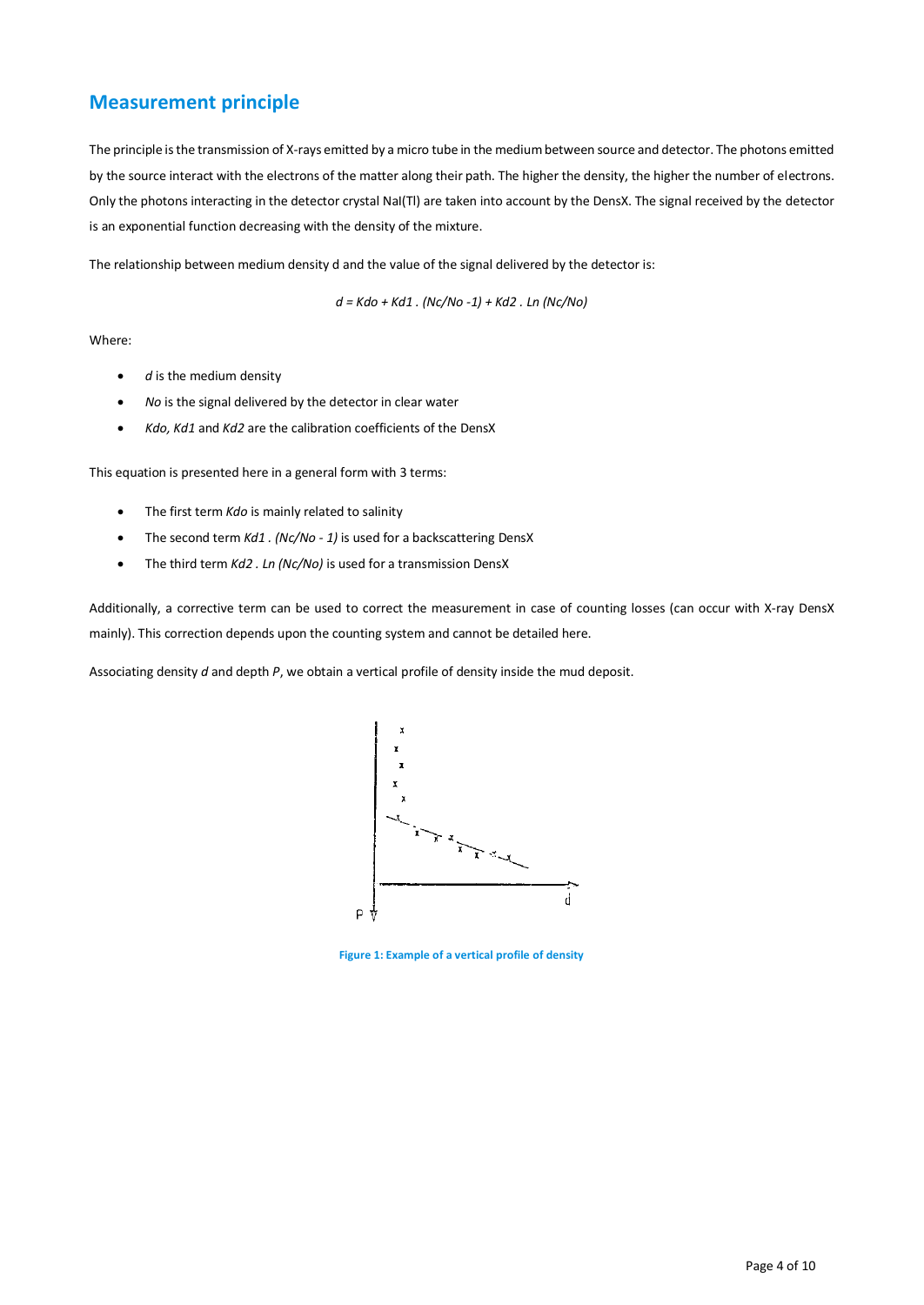## <span id="page-4-0"></span>**Technical specifications DensX**

| Model:             | DensX                        |
|--------------------|------------------------------|
| Type:              | DX-01                        |
| Weight:            | 70 kg                        |
| Dimensions:        | 70x34x13 (WxHxD in cm)       |
| Density range:     | $1 - 1.4$ kg/l               |
| Accuracy:          | $-2.5 + 2.5 \%$              |
| Stability:         | $< 0.1 % (5 - 40 °C)$        |
| Radiation:         | 1 uSv/h (distance $<$ 10 cm) |
| X-ray voltage:     | $<$ 30 kV                    |
| Power consumption: | $< 20$ Watt                  |
| Activation depth   | 5 m                          |
| Pressure range:    | $0 - 3.5$ bar                |
| Resolution:        | 0.00014 bar                  |
| Depth accuracy:    | ±1.5%                        |



**Figure 2: DensX**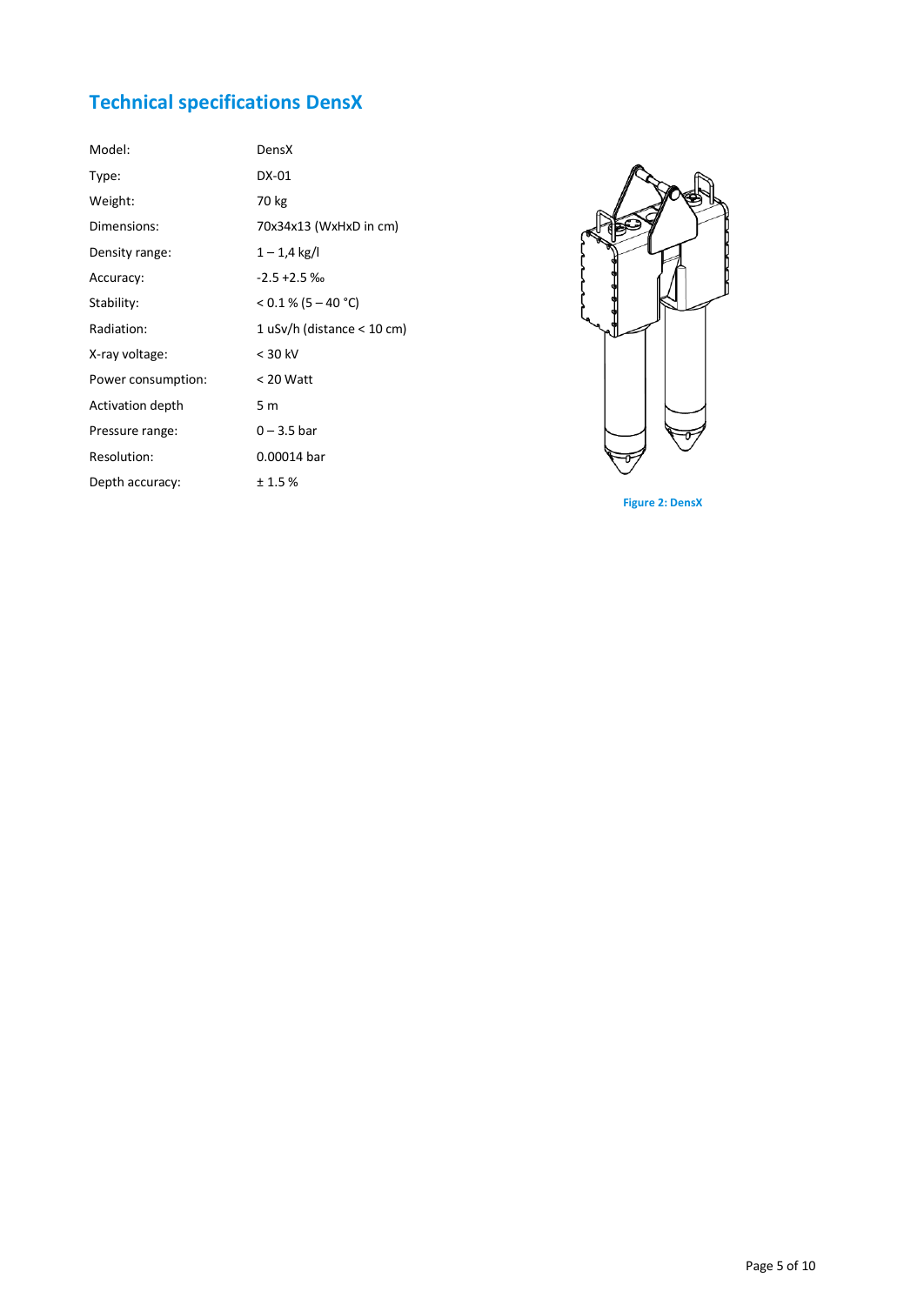## <span id="page-5-0"></span>**Comparison specifications of the DensX with the Navitracker**

### <span id="page-5-1"></span>**Accuracy**

The accuracy of a radiation measurement is determined by the number of photons N detected by the detector in a given sampling time. This process has a Poisson distribution. According to the specification of the current density meter Cs-137, a Berthold Sz-5 scintillator of the type LB-386 is used. According to the specification of this device, the sampling time is 250ms and the maximum number of pulses is approximately 16 000 per second.

The X-ray source has a sampling time of 100ms and the maximum number of received pulses is also 150000 per second.

The accuracy of a radiation measurement for a Poisson distribution is given by N ± √N for 1 $\sigma$ . Thus, the relative accuracy is √N / N =  $1 / \sqrt{N}$  for  $\sigma$  1 with  $\sigma$  =  $\sqrt{N}$ .

This results in the following table:

| N (pulses) | $\sqrt{N}$ | $1/\sqrt{N}$ |
|------------|------------|--------------|
| 1000       | 31.6       | 3.16 %       |
| 10000      | 100.0      | $1.0\%$      |
| 100000     | 316.2      | 0.31%        |
| 120000     | 346.4      | 0.29%        |
| 150000     | 387.3      | 0.25%        |
| 200000     | 447.2      | 0.22%        |

#### **Table 1. Accuracy in function of the number of pulses.**

In case of 16000 pulses per second, the Cs-137 density meter has an accuracy in the order of 0.8%, in case of 150000 pulses per second, the DENSX has an accuracy in the order of magnitude of 2.5 ‰.

### <span id="page-5-2"></span>**Resolution**

The resolution is the system's ability to distinguish different density values. This depends on the geometry, the material to be examined and the radiation energy.

In case of a fixed geometry in which the distance between source and detector is fixed and for the same sediment, the source is determining the resolution.



**Figure 1: Influence of the attenuation coefficient on the resolution**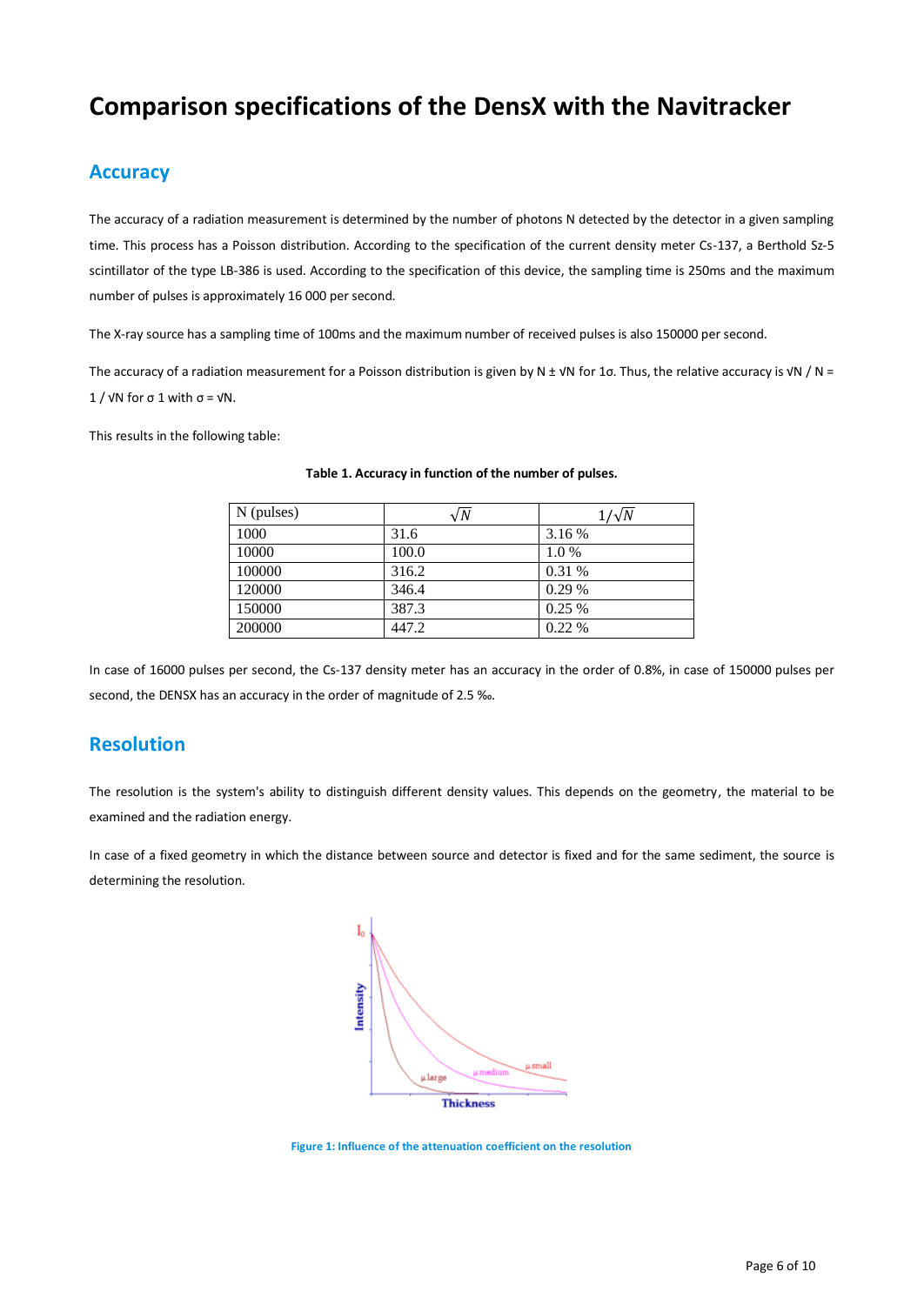The larger the  $\mu$ , the sharper the curve and the greater the variation of the intensity as a function of the density (Figure 1, the variation is expressed in terms of thickness of the material, but density is equivalent). The resolution of the DensX is by consequence 3.5 times better than the resolution of the Cs-137 densitometer.

## <span id="page-6-0"></span>**Spatial resolution**

The spatial resolution is determined by the surface area of the scintillator crystal, the speed of the winch and the sampling time.

The Cs-137 density meter uses a NaI crystal with a diameter of 50 mm and a length of 50 mm. The DensX, on the other hand, uses a NaI crystal with a diameter of 38 mm and a length of 25 mm. By consequence, the static spatial resolution is better with the DensX.

The dynamic spatial resolution is determined by the combination of the speed of the winch and the sampling rate. The sampling rate of the Cs-137 density meter is 4 Hz and the sampling rate of the DensX is 10Hz.

Table 2. shows the dynamic spatial resolution when applying different winch speeds for given sampling rates and sampling times.

| <b>Winch Speed (cm/seconds)</b> |                    | 14  | 50   | 100 |
|---------------------------------|--------------------|-----|------|-----|
| Sampling Time (ms)              | Sampling Rate (Hz) |     |      |     |
| 1000                            | $\mathbf{1}$       | 14  | 50   | 100 |
| 250                             | $\overline{4}$     | 3.5 | 12.5 | 25  |
| 100                             | 10                 | 1.4 | 5    | 10  |

|  |  | Table 2. Dynamic spatial resolution (cm). |  |
|--|--|-------------------------------------------|--|
|  |  |                                           |  |

The dynamic spatial resolution at a winch speed of 14 cm/s is 3.5 cm for the Cs-137 density meter and 1.4 cm for the DensX. This means that the same dynamic spatial resolution can be achieved using the DensX during a 2.5 times faster measurement (winch at a speed of 35 cm/s instead of 14 cm/s).

## <span id="page-6-1"></span>**Accuracy of the pressure sensor for the determination of depth**

The position is determined by the pressure sensor. The Cs-137 density meter uses a Druck pressure sensor of the type PTX 630/5 bar, with an accuracy of ± 1% between -20 ° C and + 80 ° C. The DensX uses a SSI pressure sensor of Sensor Technics with a measuring range of 3.5 bar and an accuracy of  $\pm$  1.5% between -20  $^{\circ}$  C and + 85  $^{\circ}$  C.

The accuracy of both sensors for a temperature variation of 100 °C is identical; 5 bar x =  $\pm$  0,01  $\pm$  50 mBar and 3.5 bar x =  $\pm$  0.015  $\pm$ 52.5 mBar. These numbers indicate that both sensors are in the same order of accuracy. These values also indicate the error to a temperature variation of about 100 ° C and this is not representative of an actual in-situ temperature variation.

However, the specifications of the two pressure sensors indicate that the accuracy is determined differently. The deviation of  $\pm$  1% for the Druck PTX 630 pressure sensor is considered only to the variation of temperature relative to room temperature while the deviation of  $\pm$  1.5% for the SSI pressure sensor is considered for all contained temperatures.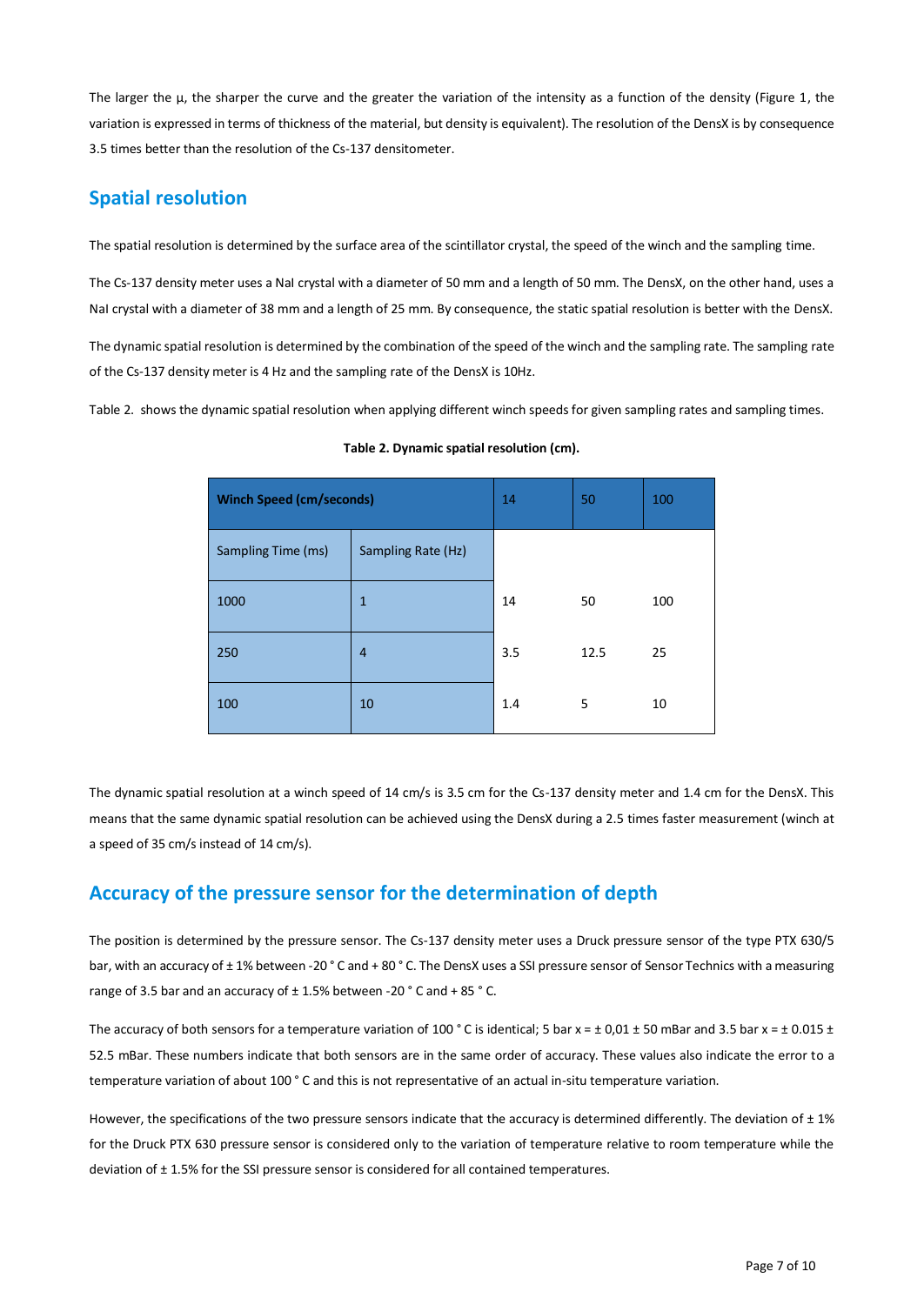## <span id="page-7-0"></span>**Calculation of the total accuracy**



#### **Figure 2: Water column**

The calculation of the total accuracy is based on two models. The first model consists of a water column of 24m with a density of 1050kg /  $m<sup>3</sup>$  and a sediment layer of 1m with a rising density of 1050 kg/ $m<sup>3</sup>$  to 1200 kg/ $m<sup>3</sup>$ . The second model contains the same water column but with a mud layer of 4m and a linear density increase from 1050 kg/m<sup>3</sup> to 1200 kg/m<sup>3</sup>.

The total error in the measured depth where the density of the sediment reaches a level of 1,2T /  $m<sup>3</sup>$  is composed of the following errors: the error on the depth measurement and the error on the density measurement.

### <span id="page-7-1"></span>**Error on the depth measurement**

The overall accuracy of the SSI pressure sensor (DensX) is ± 1.5% for temperatures ranging from -20 ° C to 85 ° C and pressures up to 3500mBar. The overall accuracy is determined by the combined error of the offset, calibration range, linearity, hysteresis and temperature. The Druck PTX630 pressure sensor (CS-137 densitometer) is used as a reference and has an accuracy of  $\pm$  1% for pressures up to 5000 mbar at room temperature. The remaining errors are not taken into account.

Since the temperature during the measurement of one profile only varies up to about 10 degrees, e.g. from + 10 °C to 0 °C, the total error is  $\pm$  0.15%. At a depth of 24m, the error in the depth measurement is  $\pm$  3,6 cm. Having a sediment thickness of 1m (1,2T / m<sup>3</sup>) (model 1), an error on the depth measurement of  $\pm$  3,75cm is found. Having a sediment thickness of 4m (model 2), an error of  $\pm$ 4,2cm on the measurement of depth of the sediment layer is found. The total error in the depth measurement will be respectively  $\Delta z$  (d model1) = ±  $\sqrt{(3.6^2 + 3.75^2)}$  for Model 1 and  $\Delta z$  (d model2) = ±  $\sqrt{(3.6^2 + 4.2^2)}$  for model 2, resulting in  $\Delta z$  (d model1) = ± 5,19cm and  $\Delta z$  (d model2) = ± 5,53cm. These errors are calculated on the minimum of 2\*sigma.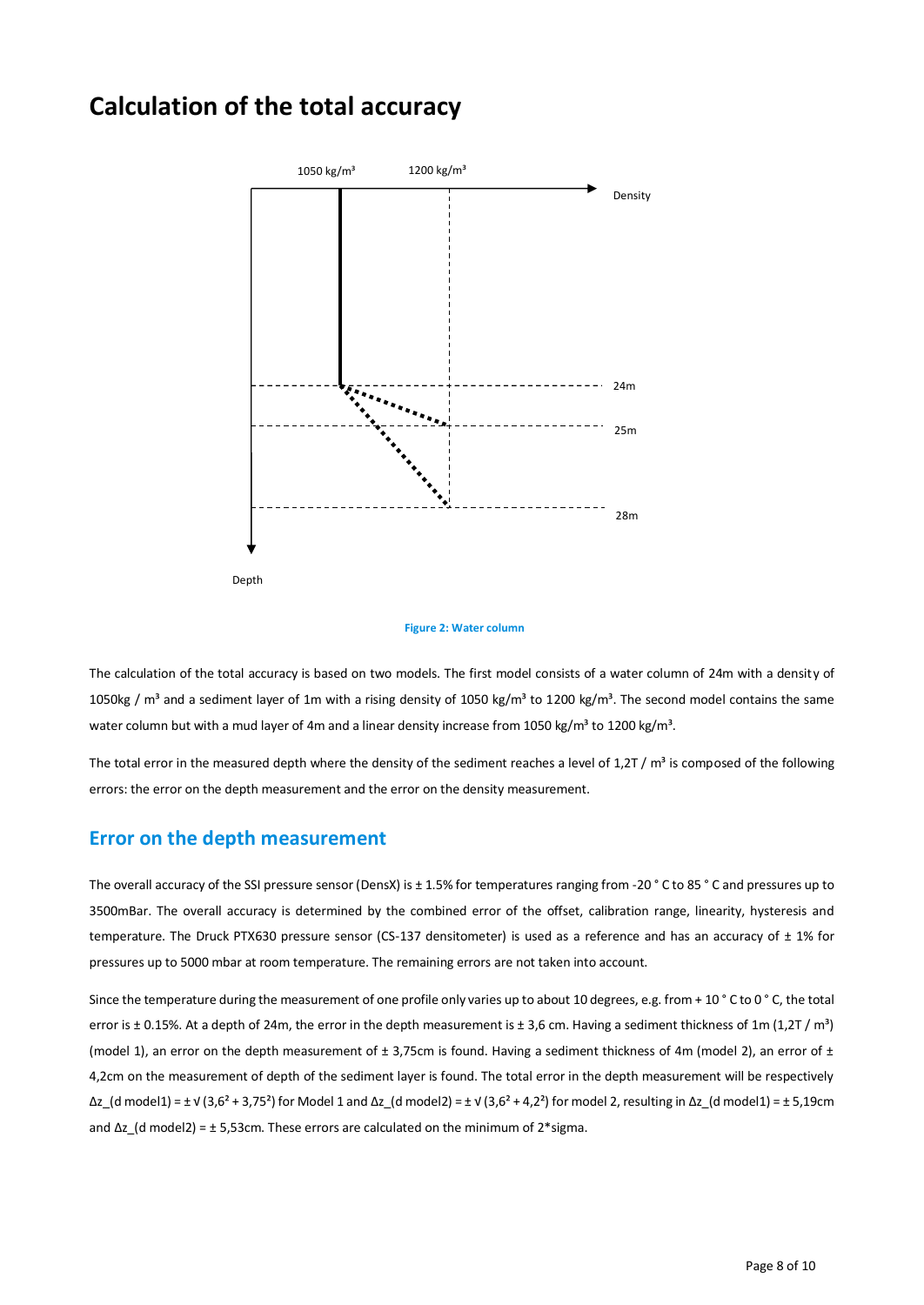### <span id="page-8-0"></span>**Error on the density measurement**

The maximum error on the density measurement is  $\pm 2.5$  % for an integration time of 1s and 1\*sigma. For an integration time of 100ms, the maximum error is ± 0.79%. And for 2\*sigma, this is 1.6%. If we take the temperature into account over a range of 10 ° C at a temperature range from the source of 60 ° C, an error in the density measurement of ± 0.27% is measured.

The error on the density of the top of the sediment is  $\Delta p_1 = 1050 \text{ kg/m}^3 \times \pm 0.27\% = \pm 2.835 \text{ kg/m}^3$ . The error on the 1200 kg/m<sup>3</sup> density is  $\Delta p2 = 1200 \text{ kg/m}^3 \text{ x } \pm 0.27\% = \pm 3.24 \text{ kg/m}^3$ .

Model 1 has an error on the density according to the depth following the equation Δρ = 150 Δz. Model 2 with a sediment thickness of 4m is following the equation Δρ = 37.5 Δz.

The total error in depth by the error on the density becomes:

model 1 : 
$$
\Delta z_{\rho \text{ model1}} = \pm \sqrt{\left(\frac{\Delta \rho 1}{150}\right)^2 + \left(\frac{\Delta \rho 2}{150}\right)^2} = \pm \sqrt{(\Delta z_{11})^2 + (\Delta z_{12})^2} = \pm \sqrt{2,16^2 + 1,89^2}
$$
  
model 2 :  $\Delta z_{\rho \text{ model2}} = \pm \sqrt{\left(\frac{\Delta \rho 1}{37,5}\right)^2 + \left(\frac{\Delta \rho 2}{37,50}\right)^2} = \pm \sqrt{(\Delta z_{21})^2 + (\Delta z_{22})^2} = \pm \sqrt{8,64^2 + 7,56^2}$ 

This results in an error  $\Delta z_{p \text{ model}} = \pm 2.87$  cm for model 1 and  $\Delta z_{p \text{ model}} = \pm 11.48$  cm. These errors are calculated on the 2\*sigma.

#### **Total error at the corresponding depth with a density of 1200 kg/m³**

The overall error on the depth Model 1 is the sum of the errors in the measurement of depth and density measurement: Δz<sub>d model1</sub> +  $\Delta z_{p \text{ model1}} = \pm 5,19$ cm  $\pm 2,87$ cm =  $\pm 8,06$ cm.

The overall error on the depth by model 2 is the sum of the errors in the measurement of depth and density measurement:  $\Delta z_{d \text{ model } 2}$  $+ \Delta z_{p \text{ model}} = \pm 5,53 \text{cm} \pm 11,48 \text{cm} = \pm 17,01 \text{cm}.$